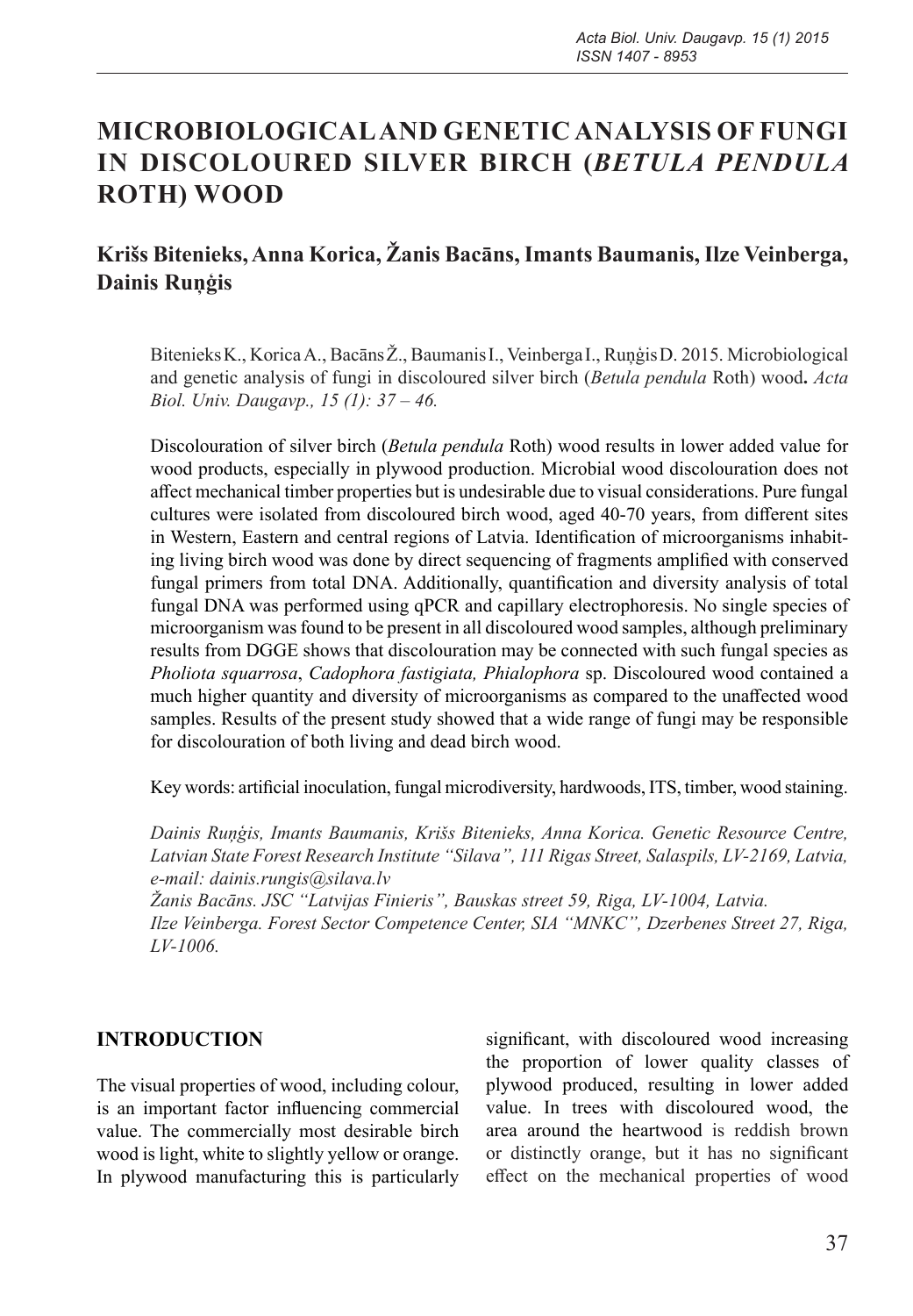(Giroud et al. 2008). There are few reports concerning the discolouration of birch wood in living trees (e.g., Siegle 1967, Hallaksela & Niemisto 1998, Przybyl 2001, Belleville et al. 2011, Havreljuk 2013, Vasaitis et al. 2012), with other studies investigating wood discolouration during drying (Luostarinen & Möttönen 2004, Fuentealba et al. 2008). It has been reported that the main cause of discolouration is mechanical injury and physiological damage (Giroud et al. 2008). In addition, it is known that colour of the wood is also affected by activity of microscopic fungi and bacteria. There are relatively more reports on wood discolouration in beech (Sorz & Hietz 2008). In beech, the discolouration is caused by tree defence reactions against fungi inhabiting the wood, even if hyphae in wood are not observed (Sorz & Hietz 2008). In discoloured wood, the number of bacteria may also be increased (Shortle et al. 1978). A number of fungal species were identified after culturing from discoloured birch wood samples (Hallaksela & Niemisto 1998), however it has been reported that healthy wood samples also can be inhabited by a range of fungi (Chapela 1989).

Root and trunk endophytes are considered as a part of the natural microbial complex in many plants. Endophytic fungi may be harmless to plants or may cause negative effects in the event of, for example, environmental changes (Kowalski & Gajosek 1998). Several studies, although based on culture methods, showed high fungal diversity in birch stems, branches and leaves (Przybyl 2001, Kowalski & Gajosek 1998).

A significant proportion of microorganisms are not culturable in standard laboratory conditions; therefore traditional microbiological methods cannot reveal the full extent of microbial biodiversity (O'Brien et al. 2005). With the development of molecular genetic techniques, the analysis of environmental or total DNA samples, which contain DNA from many different species, has become feasible. Sequencing of PCR products amplified from total DNA samples enables direct assessment

of the range of diversity (Weber et al. 2009). Conserved primers can be used to amplify a wide range of species; however, they may also decrease the estimates of biodiversity, due to the mismatches and PCR artefacts (Anderson et al. 2003, Lindahl et al. 2013). In addition, species identification based on sequence data is dependent on the presence and accuracy of sequence information in public databases (Anderson et al. 2003, Nilsson 2012). In this study, amplification of fungal DNA from the total DNA extracted from wood samples was done with two fungi specific sets of primers: ITS1f/ITS4 and ITS2 *(*White et al. 1990, Gardes & Bruns 1993) and nu-SSU-0817-5/nu-SSU-1196-3 (Borneman & Hartin 2000). The ITS1f/ITS4 primer pair amplifies the non-coding ITS1 and ITS2 and the 5.8S coding sequences, which are located between the Small Subunitcoding (18S gene) and Large Subunit-coding (ribosomal 28S gene) sequences (White et al. 1990). Primers nu-SSU-0817-5/nu-SSU-1196-3 amplifies most of Small Subunit-coding region (ribosomal 18S gene). The ITS1f/ITS4 primers can also be used to characterise fungal DNA abundance and diversity from mixed-template samples using qPCR (Manter & Vivanco 2007). This technique was used to compare the quantity and diversity of total fungal DNA extracted from discoloured and non-discoloured birch wood samples in present study.

This study utilised a range of techniques to investigate the microorganisms found in discoloured and non-discoloured birch wood, as well as using inoculations to determine the effect of fungal isolates on birch wood colour. The aim of this study was to investigate fungi in discoloured silver birch wood using standard microbiological and molecular methods.

## **MATERIAL AND METHODS**

## **Plant material**

Birch wood discolouration in the central part of the stem was assessed during felling of mature stands (approximately 40-70 years old)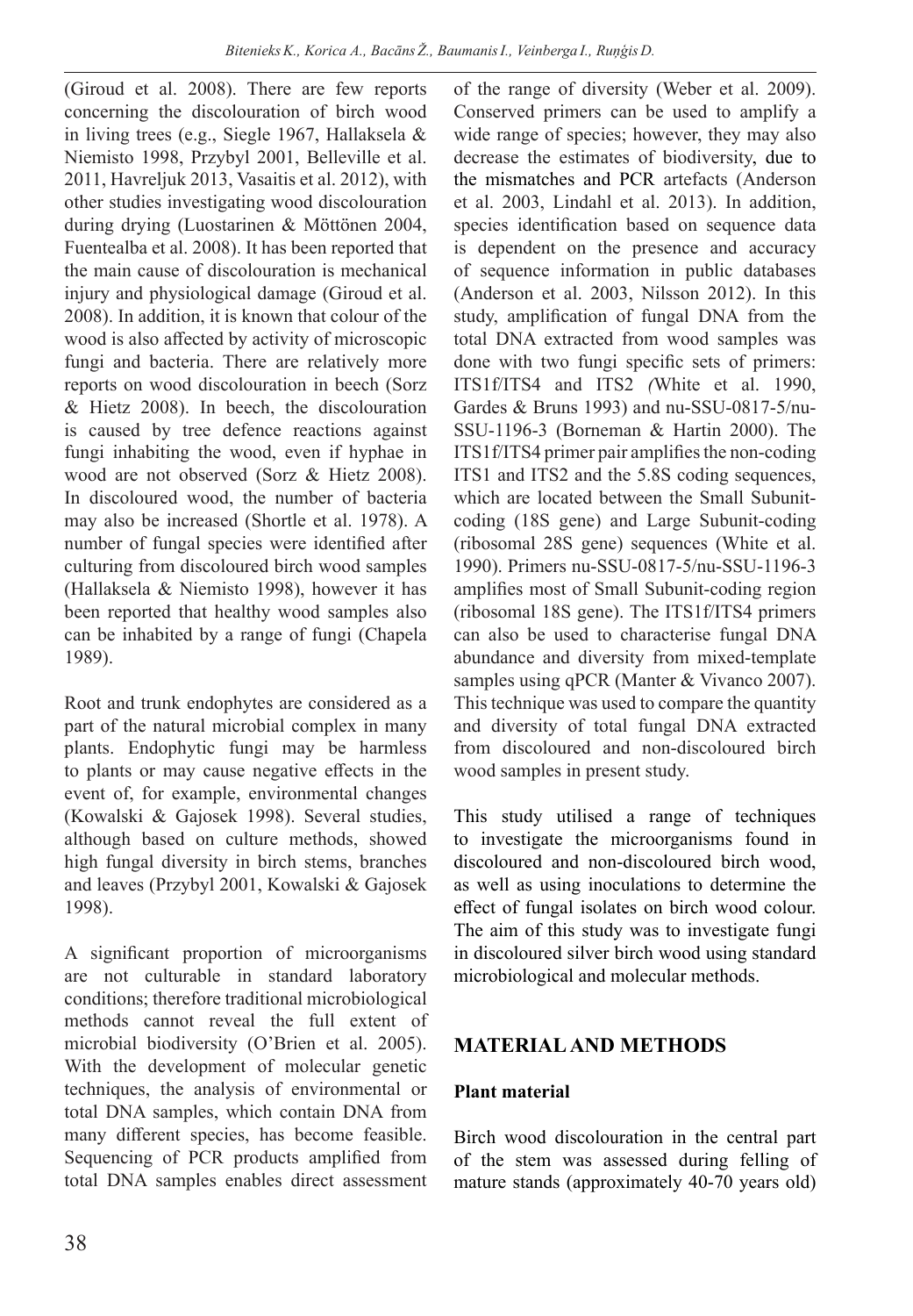and thinning of a younger stand consisting of open-pollinated half-sib families (14 years old). The three mature stands were located near Liepāja (Western Latvia, 56.619°N, 21.607°E), Salaspils (Central Latvia, 56.907°N 24.276°E) and Rēzekne (Eastern Latvia, 56.620°N, 27.614°E). The 14 year old stand was located near Rembate (Central Latvia, 56.879°N, 24.590°E). The Rembate plantation consisted of half-sib families, and so it was possible to assess the discolouration in families. The number of individuals assessed per family ranged from 7 to 17 (average 12.7). In total 45 stumps in Liepāja, 57 stumps in Salaspils, 88 stumps in Rēzekne were visually examined for discolouration with increment borer and 419 stumps in Rembate were visually examined for discolouration after felling. Different and smaller sets of samples from these localizations were used for further analysis, collected with sterilized increment borer (d=5 mm, length – from inner bark to pith) and stored at -80°C until processing. Samples for the microbiological experiments were not collected from individuals from Rembate plantation.

#### **Isolation of fungi and bacteria**

In the laboratory, 10 mm long parts from 13 discoloured and three non-discoloured part were cut out of collected wood cores from sample site "Liepāja", were washed with sterile water, surface-sterilized in 70% ethanol for 10 seconds and flamed for 1-2 seconds and placed on medium for incubation on 3.5% (w/v) malt extract agar (Roth, Germany) and R2A (Difco, USA) agar for approximately four to eight weeks at room temperature in the dark. Pure cultures were used for DNA extraction.

#### **DNA extraction and analysis**

Total DNA extraction was done using a multistep procedure described by Doyle and Doyle (1987) with modifications. Approx. 200 mg of wood or 100 mg of fungal mycelia were used for DNA extraction. Sample material were sterilized as mentioned previously, submerged in liquid nitrogen for 5 min, then homogenized separately

by mill Retsch MM 400 (Retsch, Germany) by bead beating for 40 seconds at frequency 30 Hz. Homogenized wood material were suspended in extraction buffer (2% CTAB, 0.1M Tris-HCl, 20mM EDTA, 1.4M NaCl, 1% betamercaptoethanol (v/v), 4% polyvinylpyrrolidone (w/v)). The cell lysate was extracted for two times with chloroform/isoamyl alcohol (24:1). The aqueous phase was treated again with extraction buffer and then with chloroform/isoamyl alcohol. The DNA was precipitated with 0.7 vol. isopropanol, washed twice with 70% ethanol and resuspended in TE buffer (10 mM Tris-HCl (pH 8.0), 1 mM EDTA (pH 8.0)).

The two step PCRs were performed with ITS primers for denaturing gradient gel electrophoresis (DGGE). First amplifications was performed using DNA extracted from discoloured birch wood ("Salaspils", n=12) and a universal primer pair ITS1f/ITS4 (White et al. 1990, Gardes & Bruns 1993), second – using 2 mL of previous amplification as a template DNA and primer pair ITS1f-GC/ITS2 with adition 40 nucleotides long GC-tail (specific for DGGE analysis) at 5' end for primers ITS1f (Rajala et al. 2010). Also fungi-specific primers nu-SSU-0817-5/nu-SSU-1196-3 (Borneman & Hartin 2000) were used to amplify partial sequence from ribosomal 18S gene from the total DNA extracted from discoloured and nondiscoloured birch wood ("Rēzekne", n=88?).

The PCR mix for all primer sets contained 2mL DNA, 1x *Taq* PCR buffer, 2mM MgCl<sub>2</sub>, 0.2mM each dNTP, 0.2mM each primer, 5µg BSA, 0.6U *Taq* polymerase (Thermo Fisher Scientific, Lithuania) in a total volume of 20mL. Thermocycling conditions were: initial denaturation at 94°C for 5min, 13 cycles (95°C 0:35 min, 55°C 0:55 min, 72°C 0:45 min), 13 cycles (95°C 0:35 min, 55°C 0:55 min, 72°C 2 min), 9 cycles (95°C 0:35 min, 55°C 0:55 min, 72°C 3 min) and final extension at 72°C for 10 min for primer pair ITS1f/ITS4, 94°C for 5 min, 35 cycles at 94°C for 0:30 min, 55°C for 0:30 min, 72°C for 0:30 min, with final extension at 72°C for 10 min for primer pair ITS1f-GC/ ITS2 and 94°C for 2 min, 35 cycles at 94°C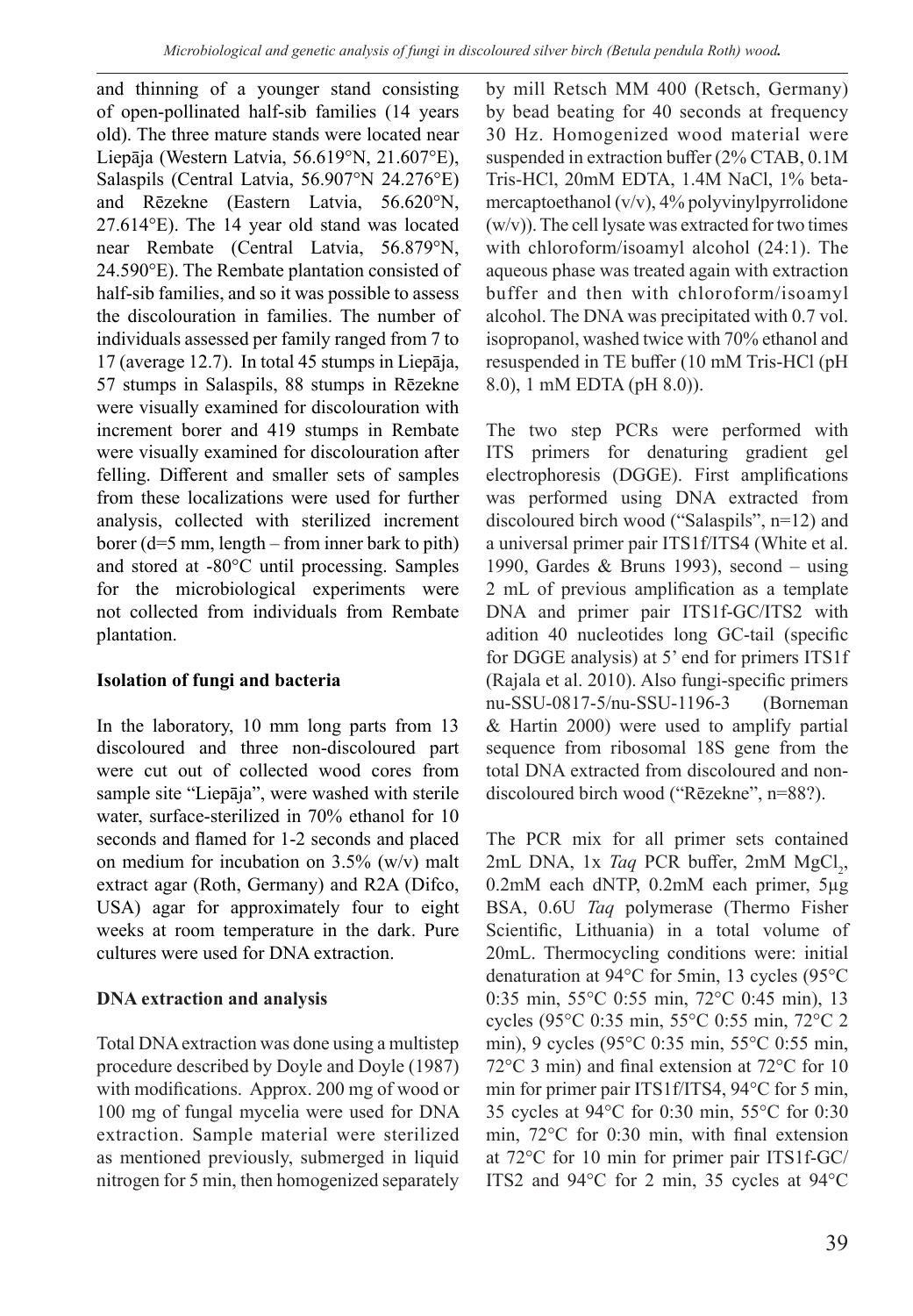for 0:30 min, 56°C for 0:30 min, 72°C for 0:30 min, with final extension at 72°C for 30 min for primer pair nu-SSU-0817-5/nu-SSU-1196-3. After the amplification nu-SSU-0817-5/nu-SSU-1196-3 PCR products were purified using Sephadex50 (Sigma, Germany), and quantified using a Qubit fluorometer (Life Technologies). The fragments were then ligated into plasmids using the InsTAclone PCR Cloning Kit (Thermo Scientific) according to the manufacturer's protocol. Ligated plasmids were transformed into E. coli DH5α cells; blue/white selected, and sequenced using M13 primers after PCR amplification of inserts.

 DGGE was performed with a CBS DGGE-2001 (C.B.S. Scientific, ASV) using a denaturing gradient of 18% to 58% for ITS primer set in 0.75 mm thick 7.5% polyacrylamide gel (acrylamide/ bisacrilamide – 37.5:1). Electrophoresis was performed in 1x TAE running buffer for 17 h at 60°C and 110V. For initial comparison of fungal communities only 12 discoloured wood samples were used for DGGE. Gel was stained with ethidium bromide and bands from DGGE gel were excised with sterile scalpel, incubated in 30 µl TE buffer overnight at +4°C, vortexed and then centrifuged. 2mL of supernatant was used for PCR.

After the amplification DNA extracted from pure cultures or DGGE bands, PCR products were purified using Sephadex50, treated with SAP and *Exo*I (Thermo Fisher Scientific, Lithuania) and sequenced with 3130 xl Genetic analyzer (Applied biosystems, Singapore) using Big Dye Terminator kit 3.1 (Applied Biosystems, USA). Sequences were edited with Chromas Lite (Technelysium, Australia) compared with NCBI nucleotide database using BLAST-N option (http://blast.ncbi.nlm.nih.gov/Blast.cgi) (Altschul et al. 1990).

Characterisation of total fungal abundance and diversity analysis for eight samples from sample site "Salaspils", was assessed using the ITS1f/ ITS4 primers and total DNA extracted from discoloured and non-discoloured part separately. qPCR and subsequent length heterogeneity of amplicons was done by capillary electrophoresis following a protocol by Manter and Vivanco (2007), except that the fungal quantitation was not done using an external standard curve as described, but a relative quantitation method (Pfaffl 2001*)* was utilised using the birch pal2 (phenylalanine ammonia-lyase 2) gene as a reference (NCBI accession AJ289609) to normalise the data. Therefore PCR primers (Bpal2F: ggcatgattcatagggttgg; Bpal2R: ggtattccatgcaccacaca) were designed using the program Primer3 *(*Rozen & Skaletsky 2000). The extent or intensity of the discolouration in the trees was not assessed.

# **RESULTS**

## **Frequency of birch wood discolouration**

The presence of discoloured wood was assessed during tree felling in mature and 14-year-old birch stands. Signs of wood discolouration in stumps in mature stands Liepāja, Salaspils, Rēzekne varied and were with a frequency of 58%, 89% and 63%, respectively. In the 14-year-old stand, 131 trees of 419 trees examined showed signs of wood discolouration (31%). The frequency of individuals with discoloured wood varied largely among the families, ranging from 0 to 92% (average 32%). Discolouration was completely absent in stumps of three families.

## **Bacteria and fungi isolated from wood**

After culturing on media for four to eight weeks, 46 bacterial and 18 fungal colony morphotypes were obtained from both 13 discoloured and three non-discoloured wood samples, however, the quantity and diversity of microorganisms was higher in discoloured wood samples. Bacterial isolates were not further analysed. Microscopic examination of fungal pure cultures helped to identify three fungal genera: *Mucor*, *Alternaria* and *Cladosporium.* Sequencing of DNA extracted from pure fungal cultures allowed identification of *Cladosporium* sp. (teleomorph *Davidiella tassiana* (De Not.) Crous & U. Braun), *Trametes versicolor* (L.) Lloyd, *Tubaria*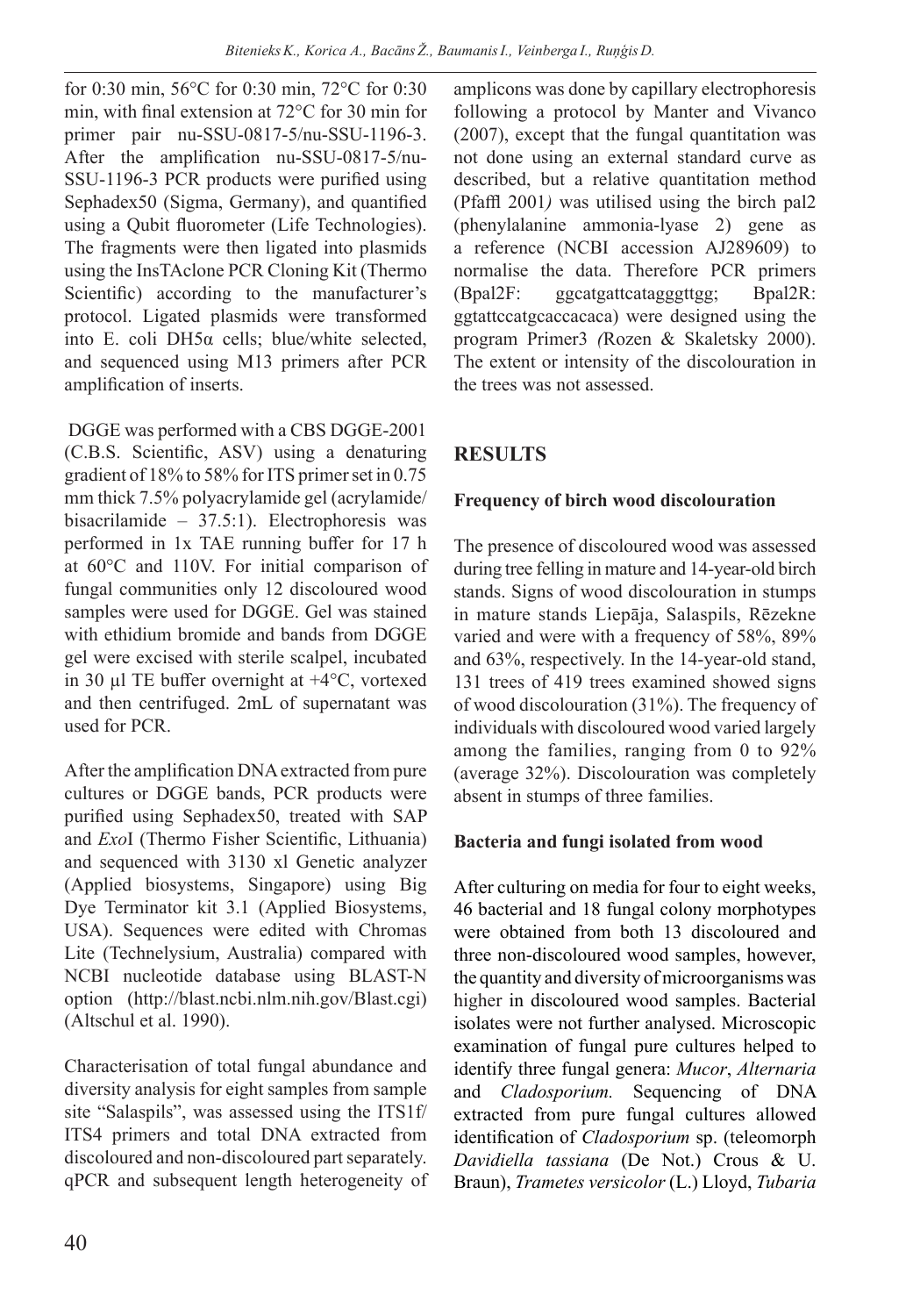sp., *Hyaloscypha* sp. and *Umbelopsis* sp.

#### **Microbial diversity and quantity in total DNA extracted from birch wood**

40 unique sequences (or operational taxonomic units (OTUs)) were obtained using the nu-SSU-0817-5/nu-SSU-1196-3 primer pair, of which 15 were obtained only from discoloured wood samples, 17 – only from non-discoloured wood, and eight were obtained from both. The majority of OTUs were similar to uncultured fungal sequences, even from completely different habitats, e.g. aquatic samples. However, there

were some OTUs that identified at the genus level and might be connected to decay processes, e.g., *Cadophora* sp., *Candida* sp., *Pholiota* sp., *Fusarium* sp., *Cladosporium* sp., *Penicillium* sp., *Umbelopsis* sp.

DGGE was done for 12 discoloured wood samples from sample site "Salaspils" with PCR products from ITS1f-GC/ITS2 (Fig. 1). Average band number was 2.75 per sample, ranging from 0 to 5. Sequencing of the most intense DGGE fragments and comparison to the NCBI nucleotide database showed that *Cadophora* sp. and *Cadophora fastigiata* Lagerb. & Melin was



Fig. 1. DGGE profiles of amplicons from PCR with ITS1f-GC/ITS2 primers and DNA from 12 discoloured wood sample. Image of the DGGE gel consist of two separated runs without reference ladder.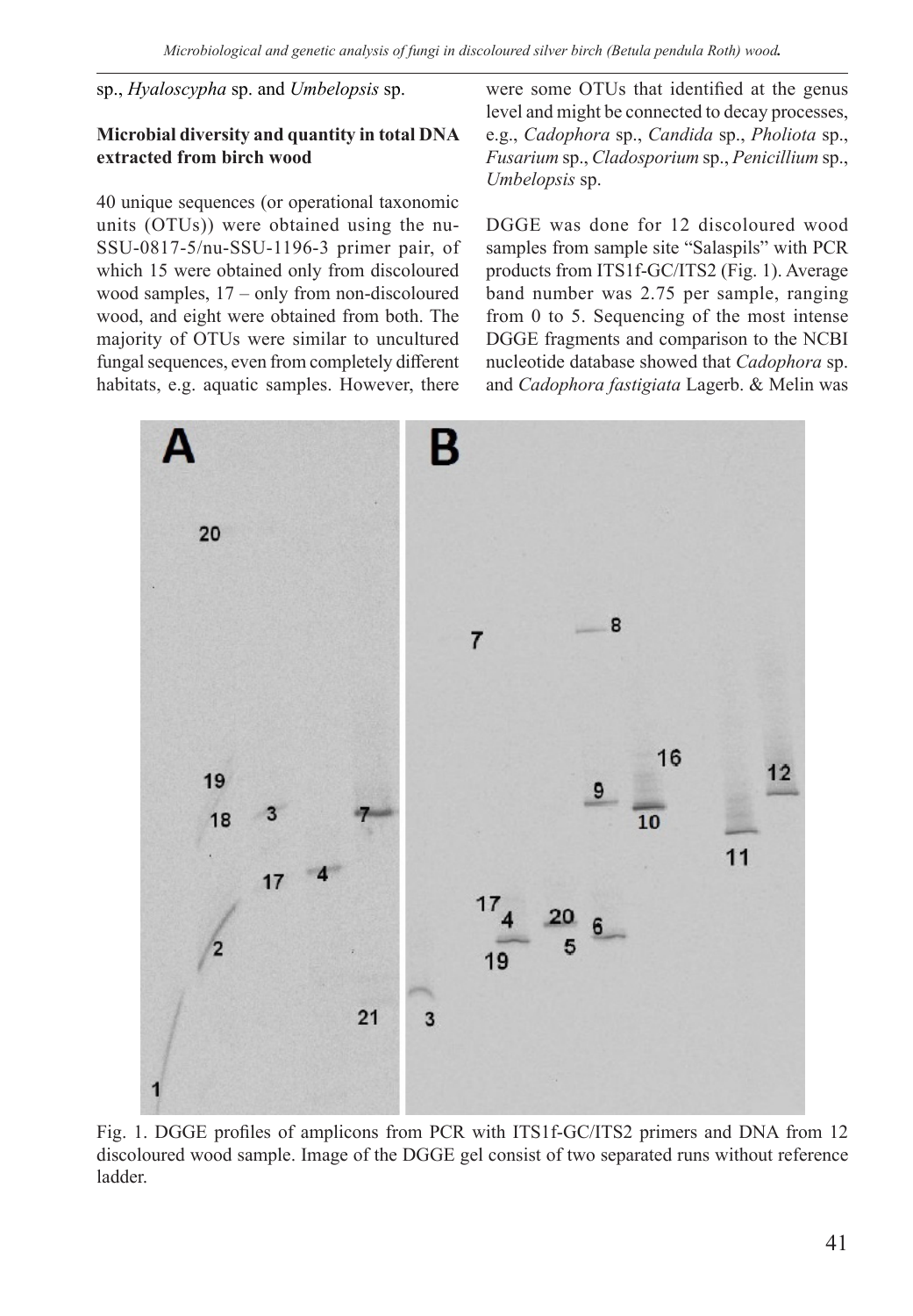identifiable in four samples of discoloured wood, *Helotiales* sp. in five samples, *Pholiota* sp. in two samples, *Phialophora* sp. In two samples, *Trametes versicolor* along with one unidentified basidiomycete in one sample. There was an attempt to adjust the DGGE protocol as described by Vainio and Hantula (2000) who showed that DGGE with PCR amplicons from ribosomal 18S gene larger than 500 bp are possible to analyse, but this protocol was rejected because of difficulties with reproducibility of results. However, analysis of ten samples of discoloured wood from sample site "Liepāja" allowed identification of *Pholiota squarrosa* (Oeder) Kumm. in six samples*.*

Characterisation of total fungal abundance and diversity by qPCR and length heterogeneity analysis showed that in six individuals the relative fungal quantity in the discoloured wood was significantly higher, ranging from approximately 20-1680 times more in the discoloured wood, relative to non-discoloured wood from the same tree. In two individuals, the relative fungal amounts in the discoloured and non-discoloured wood was slightly lower compared to other six tree individuals (trees 3 and 4, Fig. 2). The

number of ITS1F/ITS4 PCR fragments, which indicates the total fungal diversity *(*Manter & Vivanco 2007), was also higher in discoloured wood in the majority of analysed trees, with the exception of trees no. 2 and no. 7 (Fig. 2).

### **DISCUSSION**

The survey performed in mature and juvenile birch stands showed that wood discolouration in living birch stems is very common. Differences in discolouration frequency were observed among the half-sib birch families, indicating that there may be a certain heritability of birch resistance against the fungi or other factors related to formation of discolouration.

Culturing of fungi and subsequent microscopic identification is the most established and utilised technique. However it is time-consuming, many species may not be cultured in standard laboratory conditions (O'Brien et al. 2005), and species resolution by microscopy may be low. The use of sequencing overcomes the requirement for culturing, but may still



Fig. 2. Relative fungal quantity and fragment diversity in normal (non-discoloured) and discoloured wood. On x axis – sample tree number.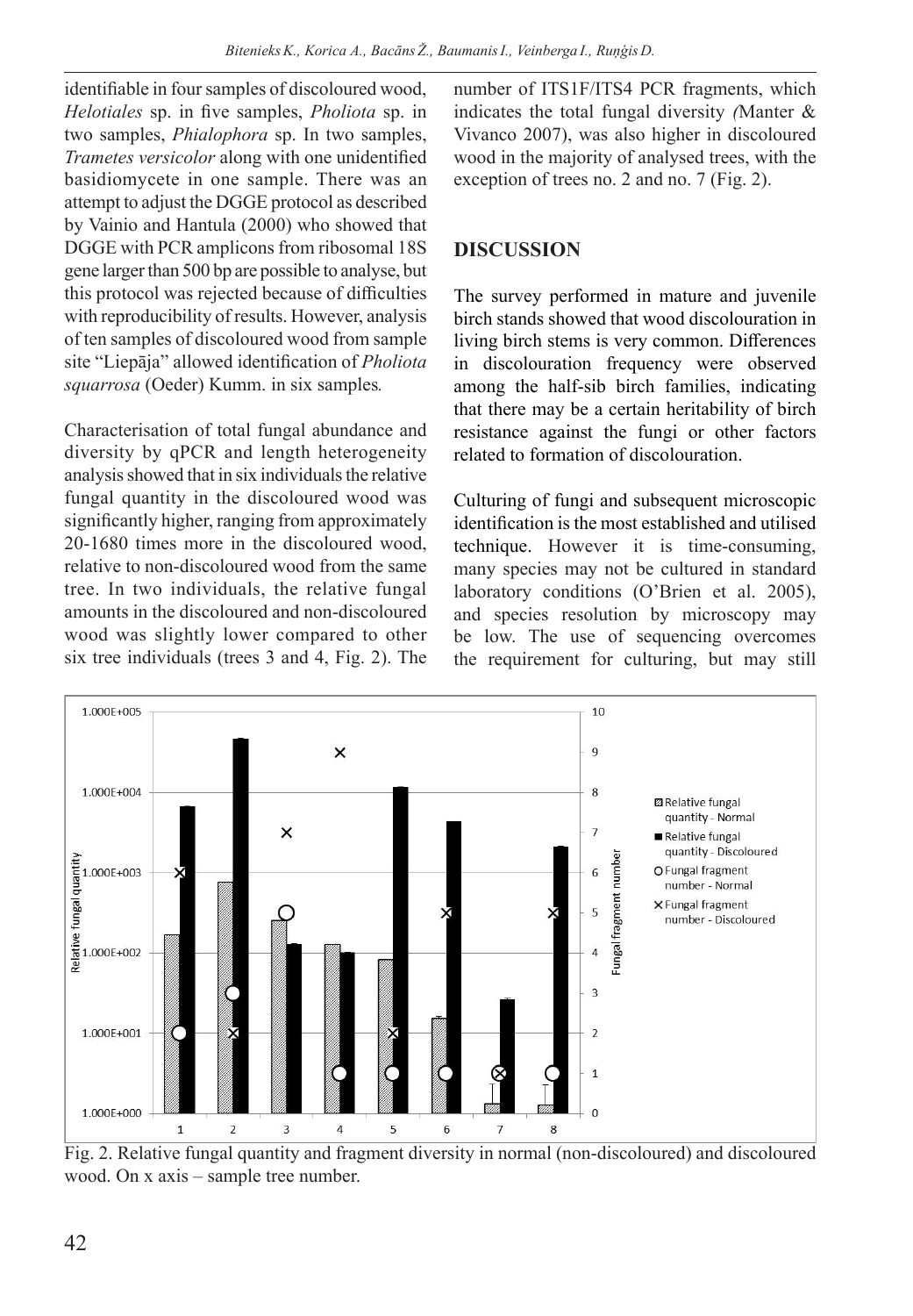introduce bias by differential PCR amplification efficiencies between fungal species and genera (Bellemain et al. 2010, Anderson et al. 2003, Toju et al. 2012). In addition, the identification of fungal species is dependent on sequence comparisons to databases (Nilsson et al. 2012). The majority of the fungal sequences identified in this study were similar to uncultured or environmental fungal sequence accessions in databases, and it was often only possible to identify sequences to genus level. The sequencing of additional loci could improve the identification of fungi, as well as the use of additional databases. Sequencing also results in a level of redundancy, by sequencing multiple copies of identical fragments. The use of next-generation sequencing techniques can increase the number of sequences obtained, thus overcoming the problem of sequence redundancy, as well as enabling more accurate relative quantitation of different sequences (Lindahl 2013).

Molecular techniques were utilised to analyse total fungal quantity and diversity using the fungi-specific ITS1f/ITS4 primers (Manter & Vivanco 2007). This method has been used to quantify the powdery mildew pathogen *Golovinomyces orontii* (Castagne) V.P. Heluta in *Arabidopsis thaliana* (L.) Heynh. (Weßling & Panstruga 2012); however, there are no reports of the use of this technique to quantify total fungal DNA in tree species. In present study, the results of fungal DNA quantification were consistent with the results obtained using other studies (Nevalainen 2006, Przybyl 2001), indicating that fungal quantity and diversity in discoloured wood were higher as compared to the unaffected wood. However, the results obtained using this method need to be confirmed using a larger number of samples, and possibly utilising additional reference genes. A number of fungi and bacteria were isolated from discoloured wood, some of which have been previously reported to be present in discoloured wood (Schmidt 2006). However, we were not able to detect any microorganism species that was present in all discoloured samples. This suggests that there is no single species

that causes wood staining, but rather that discolouration can be caused by the presence of a number of different microorganisms. Although it is necessary to examine much larger number of samples for revealing any tendencies in the composition of fungal populations in birch wood, fungal isolation and DNA amplification with ITS and 18S primers revealed a few fungal taxons similar between different sample sets for each method. *Cadophora* sp., *Pholiota* sp. and *Phialophora* sp. have been detected in wood associated with discolouration and decay (Shortle et al. 1978, Hallaksela & Niemisto 1998, Bellewille et al. 2011).

Each of the utilised techniques in this study  $$ culturing, sequencing of the PCR fragments, DGGE and direct estimation of fungal diversity by fragment length heterogeneity, suggests that fungal diversity in birch wood might be too various for determination of specific causal agent for wood discoloration. Comparison of different taxa of fungi found in discoloured and nondiscoloured living wood between individuals did not reveal a single prevalent fungal species or genus that was uniquely found in discoloured wood. In addition, the relative quantitation of the total fungal DNA in discoloured and nondiscoloured wood showed that in most cases the total fungal amount is higher in discoloured wood. This indicates that the discolouration of birch wood is not a response to a particular fungal species, but rather a physiological response to the presence of microorganisms in wood, as suggested previously (Sorz & Hietz 2008). The fact that wood discolouration does not affect physical properties of birch wood (Giroud et al. 2008) also suggests that wood discolouration may not negatively affect wood of living birch trees in terms of susceptibility to wind or snow breakage.

Further investigation into host responses to fungal colonisation may indicate the physiological basis of wood discolouration. Perhaps it might be reasonable to investigate different chemotypes of *B. pendula* because of different constitutive profiles of many phenolics and other compound classes within birch wood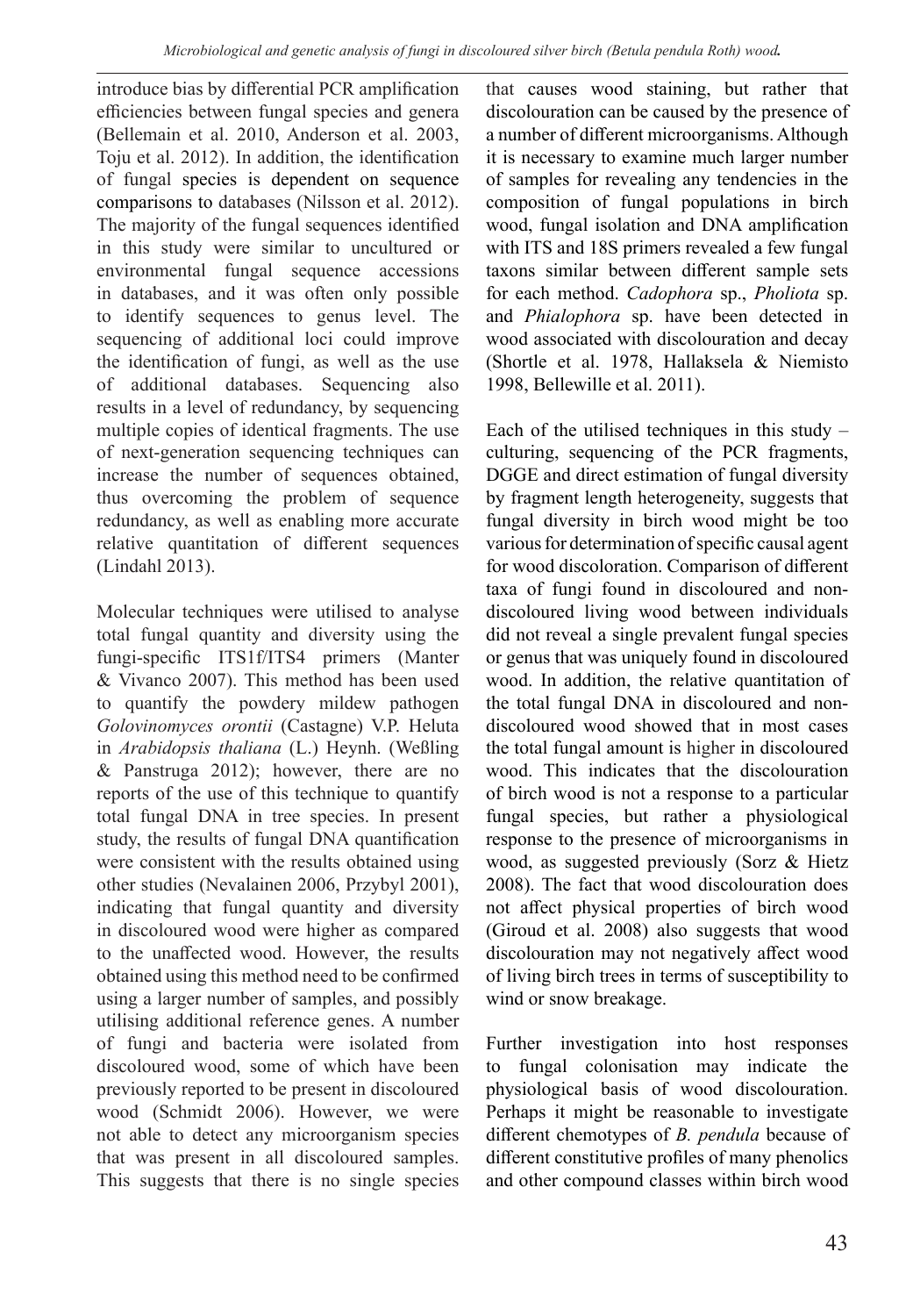affected by its genotype. Hiltunen et al. (2006) observed two strongly coloured compounds in *B. pendula* wood extractives – sinapyl and coniferyl aldehydes, which different levels might be connected with certain genotype and variations in the growing site. Considering that significant variation in wood discoloration was observed between half-sib families, this could also present an opportunity to investigate genetic components of this trait as well as breeding for lower incidence of discoloured wood in birch breeding programs.

## **ACKNOWLEDGEMENTS**



# IEGULDĪJUMS TAVĀ NĀKOTNĒ

This study was funded by ERAF Project (No. L-KC-11-0004) "Methods and technologies for increasing forest capital value".

#### **REFERENCES**

- Altschul, S.F., Gish, W., Miller, W., Myers, E.W. and Lipman, D.J. 1990. Basic local alignment search tool. *Journal of Molecular Biology*, 215:403-410.
- Anderson, I.C., Campbell, C.D. and Prosser, J.I. 2003. Potential bias of fungal 18S rDNA and internal transcribed spacer polymerase chain reaction primers for estimating fungal biodiversity in soil. *Evironmental Microbiology,* 5(1): 36-47.
- Bellemain, E., Carlsen, T., Brochmann, C., Coissac, E., Taberlet, P., Kauserud, H. 2010. ITS as an environmental DNA barcode for fungi: an in silico approach reveals potential PCR biases. *BMC Microbiology*, 10:189.
- Bellewille, B., Cloutier, A and Achim, A. 2011. Detection of red heartwood in paper birch (Betula apyrifera) using external stem characteristics. *Canadian Journal of Forest Research*, 41: 1491–1499.
- Borneman, J. and Hartin, R.J. 2000. PCR primers that amplify fungal rRNA genes from environmental samples. *Applied and Environmental Microbiology,* 66: 4356- 4360.
- Chapela, I. H. 1989. Fungi in healthy stems and branches of American beech and aspen: a comparative study. *New Phytologist,* 113: 65-75.
- Doyle, J.J. and J.L. Doyle. 1987. A rapid DNA isolation procedure for small quantities of fresh leaf tissue. *Phytochemistry Bulletin,*19:11-15.
- Fuentealba, D., Diouf, P.N., Fortin, Y. and Stevanovic, T. 2008. Characterisation of birch (Betula papyrifera Marsh.) wood discolouration during drying. *Proc. 51st International Convention of Society of Wood Science and Technology*, WS-01:1-7.
- Gardes, M., Bruns, T.D. 1993. ITS primers with enhanced specificity for basidiomycetes – application to the identification of mycorrhizae and rusts. *Molecular Ecology*, 2:113–118.
- Giroud, G., Cloutier, A., and Alteyrac, J. 2008. Occurrence, proportion, and vertical distribution of red heartwood in paper birch. *Canadian Journal of Forest Research,* 38: 1996-2002.
- Hallaksela, A.M. and Niemisto, P. 1998. Stem discoloration of planted silver birch. *Scandinavian Journal of Forest Research,*13: 169-176.
- Havreljuk, F., Achim, A. and Pothier, D. 2013. Regional variation in the proportion of red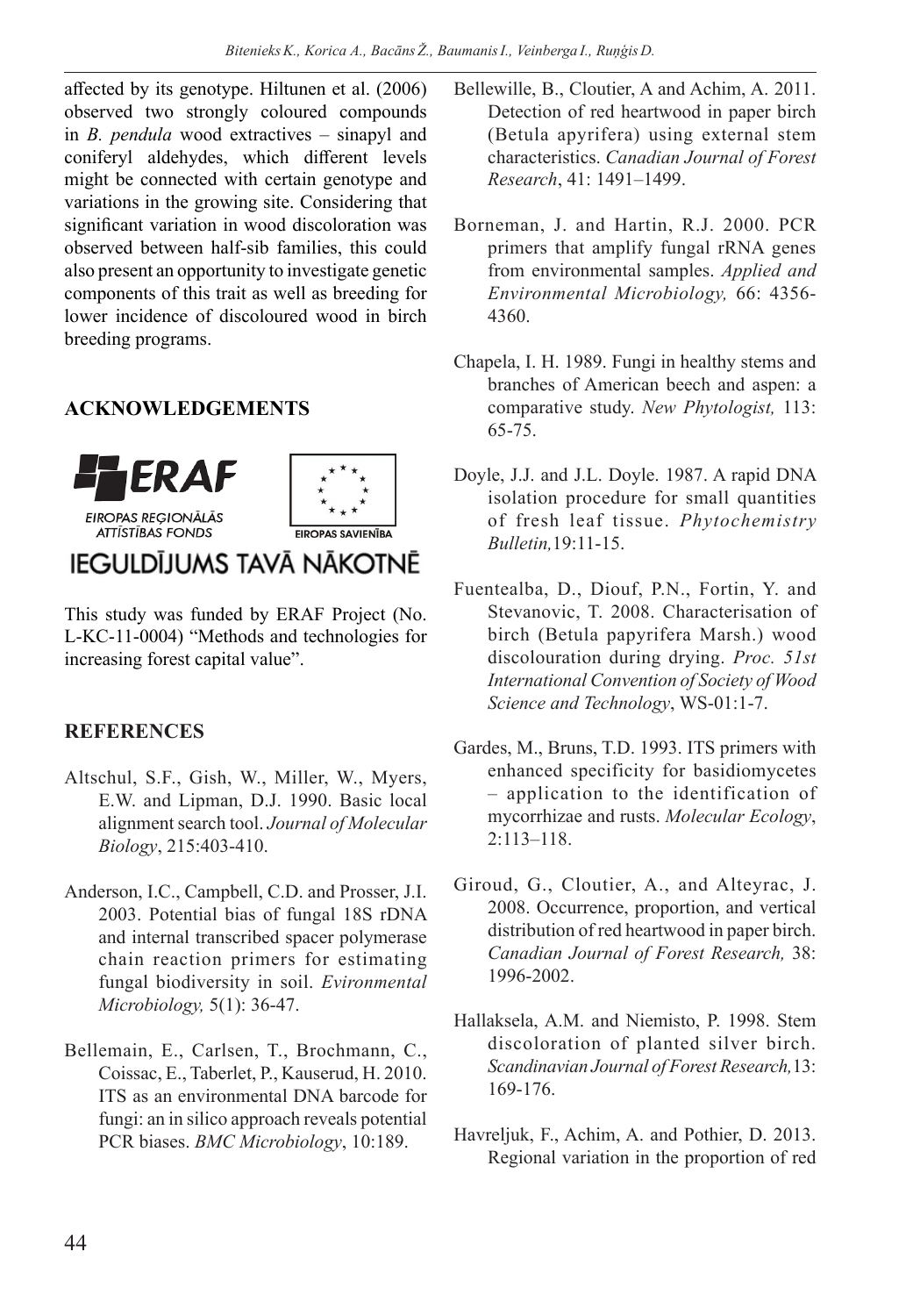heartwood in sugar maple and yellow birch. *Canadian Journal of Forest Research*, 43: 278–287.

- Hiltunen, E., Pakkanen T.T. Alvila, L. 2006. Phenolic compounds in silver birch (Betula pendula Roth) wood. *Holzforschung*, 60:519–527.
- Kowalski, T. and Gajosek, M. 1998. Endophytic mycobiota in stems and branches of Betula pendula to a different degree affected by air pollution. *Österreichische Zeitschrift für Pilzkunde,* 7: 13-24.
- Lindahl, D.H., Nilsson, R.H., Tedersoo, L., Abarenkov, K., Carlsen, T., Kjøller, R., Koljalg, U., Pennanen, T., Rosendahl, S., Stenlid, J. and Kauserud, H. 2013. Fungal community analysis by high-throughput sequencing of amplified markers – a user's guide. *New Phytologist*, 199: 288–299.
- Luostarinen, K. and Möttönen, V. 2004. Effects of log storage and drying on birch (Betula pendula) wood proanthocyanidin concentration and discolouration. *Journal of Wood Science,* 50: 151-156.
- Manter, D.K. and Vivanco, J.M. 2007. Use of the ITS primers, ITS1F and ITS4, to characterize fungal abundance and diversity in mixed - template samples by qPCR and length heterogeneity analysis. *Journal of Microbiological Methods,* 71: 7-14.
- Nevalainen, S. 2006. Discoloration of birch after sapping. *Aktuelt fra Skogforskningen,* 1-06, 32–36.
- Nilsson, R.H., Tedersoo, L., Abarenkov, K., Ryberg, M., Kristiansson, E., Hartmann, M., Schoch, C.L., Nylander, J.A.A., Bergsten, J., Porter, T.M., Jumpponen, A., Vaishampayan, P., Ovaskainen, O., Hallenberg, N., Bengtsson-Palme, J., Eriksson, K.M., Larsson, K.H., Larsson, E., Kõljalg, U. 2012. Five simple guidelines for establishing basic authenticity and reliability of newly

generated fungal ITS sequences. *MycoKeys,* 4: 37–63.

- O'Brien, H.E., Parrent, J.L., Jackson, J.A., Moncalvo, J.M. and Vilgalys, R. 2005. Fungal Community Analysis by Large-Scale Sequencing of Environmental Samples. *Applied And Environmental Microbiology*, 71(9):5544–5550.
- Pfaffl, M.W. 2001. A new mathematical model for relative quantification in real-time RT–PCR. *Nucleic Acids Research,* 29(9): e45.
- Przybyl, K. 2001. Fungi and bacteria associated with the wet and brown wood in trunk of Betula pendula trees. *Acta Societatis Botanicorum Poloniae,* 70(2):113-117.
- Rajala, T., Peltoniemi, M., Pennanen, T. and Makipaa, R. 2010. Relationship between wood-inhabiting fungi determined by molecular analysis (denaturing gradient gel electrophoresis) and quality of decaying logs. *Canadian Journal of Forest Research*, 40: 2384–2397.
- Rozen, S. and Skaletsky, H.J. 2000. Primer3 on the WWW for general users and for biologist programmers. In: S. Krawetz and S. Misener (Editors), Bioinformatics Methods and Protocols: Methods in Molecular Biology. Humana Press, Totowa, NJ, Pp. 365-386.
- Schmidt, O. 2006. Wood and tree fungi. Springer-Verlag, Berlin, Pp.185.
- Shortle, W.C., Menge, J.A. and Cowling, E.B. 1978. Interaction of bacteria, decay fungi, and live sapwood in discolouration and decay of trees. E*uropean Journal of Forest Pathology,* 8(5-6): 293-300.
- Siegle, H. 1967. Microbiological and biochemical aspects of heartwood stain in Betula papyrifera Marsh. *Canadian Journal of Botany*, 45(2): 147-154.

Sorz, J. and Hietz, P. 2008. Is oxygen involved